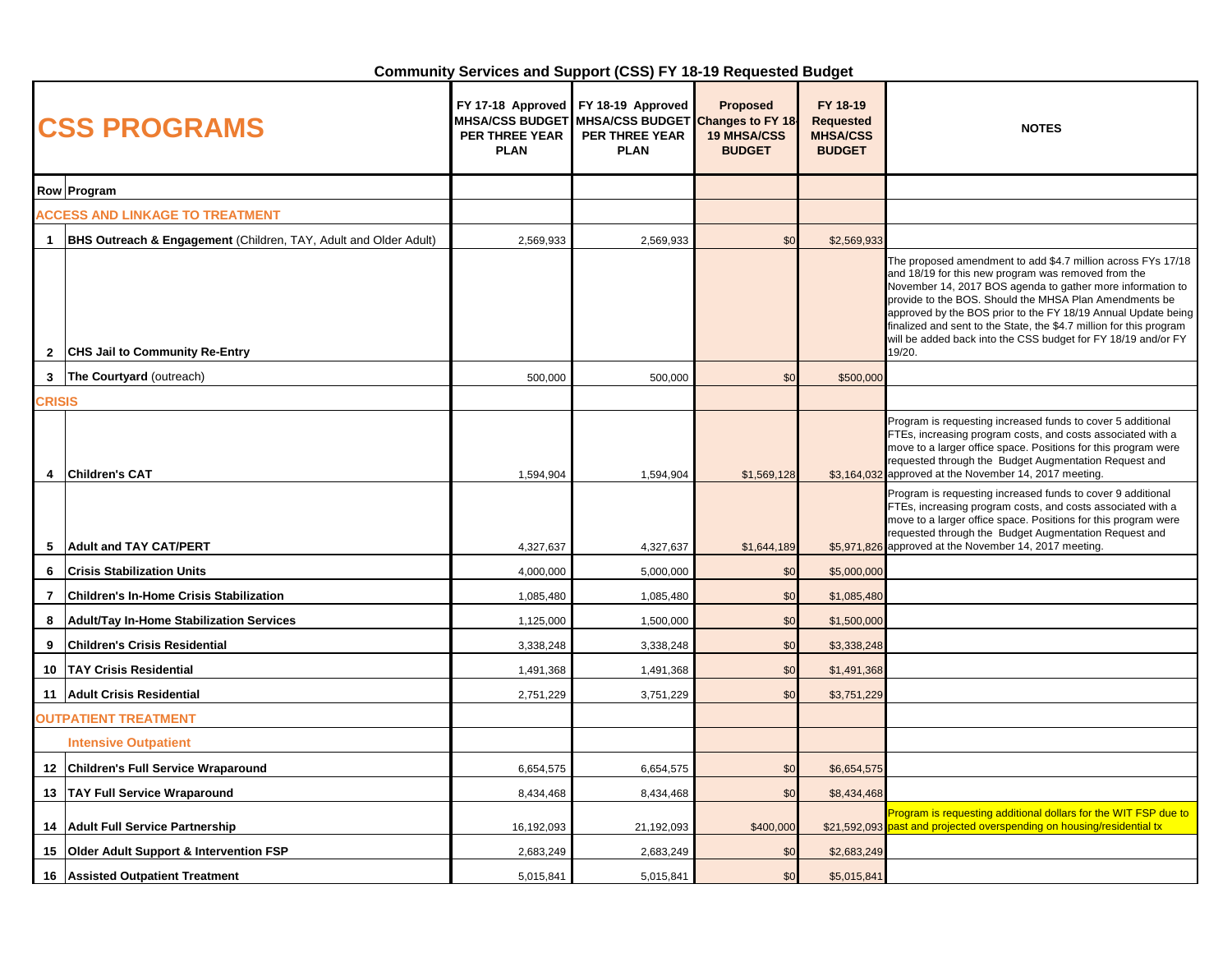## **Community Services and Support (CSS) FY 18-19 Requested Budget**

| <b>CSS PROGRAMS</b>         |                                                          | <b>PER THREE YEAR</b><br><b>PLAN</b> | FY 17-18 Approved FY 18-19 Approved<br>MHSA/CSS BUDGET MHSA/CSS BUDGET Changes to FY 18<br><b>PER THREE YEAR</b><br><b>PLAN</b> | <b>Proposed</b><br><b>19 MHSA/CSS</b><br><b>BUDGET</b> | FY 18-19<br><b>Requested</b><br><b>MHSA/CSS</b><br><b>BUDGET</b> | <b>NOTES</b>                                                                                                                                                                                                                                                                                                                                                                                                                                                                                                                            |
|-----------------------------|----------------------------------------------------------|--------------------------------------|---------------------------------------------------------------------------------------------------------------------------------|--------------------------------------------------------|------------------------------------------------------------------|-----------------------------------------------------------------------------------------------------------------------------------------------------------------------------------------------------------------------------------------------------------------------------------------------------------------------------------------------------------------------------------------------------------------------------------------------------------------------------------------------------------------------------------------|
| 17                          | Mental Health Court - Probation Services                 | 921,000                              | 921,000                                                                                                                         | \$0                                                    | \$921,000                                                        |                                                                                                                                                                                                                                                                                                                                                                                                                                                                                                                                         |
| 18                          | <b>CYBH TAY PACT</b>                                     | 1,100,000                            | 1,100,000                                                                                                                       | \$0                                                    | \$1,100,000                                                      |                                                                                                                                                                                                                                                                                                                                                                                                                                                                                                                                         |
|                             | 19 Adult/TAY PACT                                        | 8,428,018                            | 9,528,018                                                                                                                       | \$0                                                    | \$9,528,018                                                      |                                                                                                                                                                                                                                                                                                                                                                                                                                                                                                                                         |
| 20                          | <b>Older Adult PACT</b>                                  | 521,632                              | 521,632                                                                                                                         | \$0                                                    | \$521,632                                                        |                                                                                                                                                                                                                                                                                                                                                                                                                                                                                                                                         |
|                             | <b>Clinic-Based</b>                                      |                                      |                                                                                                                                 |                                                        |                                                                  |                                                                                                                                                                                                                                                                                                                                                                                                                                                                                                                                         |
| 21                          | Youth Core Services                                      | 2,500,000                            | 2,500,000                                                                                                                       | $-$200,000$                                            |                                                                  | A one-time \$200,000 transfer to CFTN from unspent FY 17/18<br>funds is being requested to cover estimated upgrade costs to a<br>County-owned CYBH facility that houses MHSA staff and/or<br>serves MHSA clients. Renovations are to bring the facility up to<br>\$2,300,000 code to meet safety and ADA compliance regulations, etc.                                                                                                                                                                                                   |
|                             | 22 OC Children with Co-Occuring Mental Health Disorder   | 2,500,000                            | 2,500,000                                                                                                                       | \$0                                                    | \$2,500,000                                                      |                                                                                                                                                                                                                                                                                                                                                                                                                                                                                                                                         |
|                             | 23 Integrated Community Services                         | 1,848,000                            | 1,848,000                                                                                                                       | \$0                                                    | \$1,848,000                                                      |                                                                                                                                                                                                                                                                                                                                                                                                                                                                                                                                         |
| <b>RECOVERY SUPPORT</b>     |                                                          |                                      |                                                                                                                                 |                                                        |                                                                  |                                                                                                                                                                                                                                                                                                                                                                                                                                                                                                                                         |
|                             | 24 Recovery Center/Clinic Recovery/(Open Access)         | 7,658,531                            | 9,158,531                                                                                                                       | \$0                                                    | \$9,158,531                                                      |                                                                                                                                                                                                                                                                                                                                                                                                                                                                                                                                         |
|                             | 25 Older Adult Recovery Services                         | 1,368,135                            | 1,668,135                                                                                                                       | \$0                                                    | \$1,668,135                                                      |                                                                                                                                                                                                                                                                                                                                                                                                                                                                                                                                         |
| <b>TOUSING/HOMELESSNESS</b> |                                                          |                                      |                                                                                                                                 |                                                        |                                                                  |                                                                                                                                                                                                                                                                                                                                                                                                                                                                                                                                         |
|                             | 26 Housing and Year Round Emergency Shelter              | 683,590                              | 1,367,180                                                                                                                       | \$0                                                    | \$1,367,180                                                      |                                                                                                                                                                                                                                                                                                                                                                                                                                                                                                                                         |
|                             | 27   Bridge Housing for Homeless                         | 1,000,000                            | 2,000,000                                                                                                                       | \$0                                                    |                                                                  | The proposed amendment to add \$5 million for permanent<br>supportive housing and approved by the MHSA Steering<br>Commitee on August 7, 2017 was removed from the November<br>14, 2017 BOS agenda to gather more information to provide to<br>the BOS. Should the MHSA Plan Amendments be approved by<br>the BOS prior to the FY 18/19 Annual Update being finalized and<br>sent to the State, the \$5 million for permanent supportive<br>housing will be added back into the CSS budget for FY 18/19<br>\$2,000,000 and/or FY 19/20. |
|                             |                                                          |                                      |                                                                                                                                 |                                                        |                                                                  | Requested increase per MOU with OCCR that and include<br>\$482,577 Residential Support costs.                                                                                                                                                                                                                                                                                                                                                                                                                                           |
|                             | 28 Housing<br><b>SUBSTANCE USE DISORDER CO-OCCURRING</b> | 272,577                              | 272,577                                                                                                                         | \$210,000                                              |                                                                  |                                                                                                                                                                                                                                                                                                                                                                                                                                                                                                                                         |
|                             | 29 Adolescent Dual Diagnosis Residential Treatment       | 427,500                              | 427,500                                                                                                                         | \$0                                                    | \$427,500                                                        |                                                                                                                                                                                                                                                                                                                                                                                                                                                                                                                                         |
|                             | 30 Adult Dual Diagnosis Residential Treatment            | 500,000                              | 500,000                                                                                                                         | \$0                                                    | \$500,000                                                        |                                                                                                                                                                                                                                                                                                                                                                                                                                                                                                                                         |
|                             | <b>SUPPORTIVE SERVICES</b>                               |                                      |                                                                                                                                 |                                                        |                                                                  |                                                                                                                                                                                                                                                                                                                                                                                                                                                                                                                                         |
|                             | 31 Mentoring for Children and Youth                      | 500,000                              | 500.000                                                                                                                         | \$0                                                    | \$500,000                                                        |                                                                                                                                                                                                                                                                                                                                                                                                                                                                                                                                         |